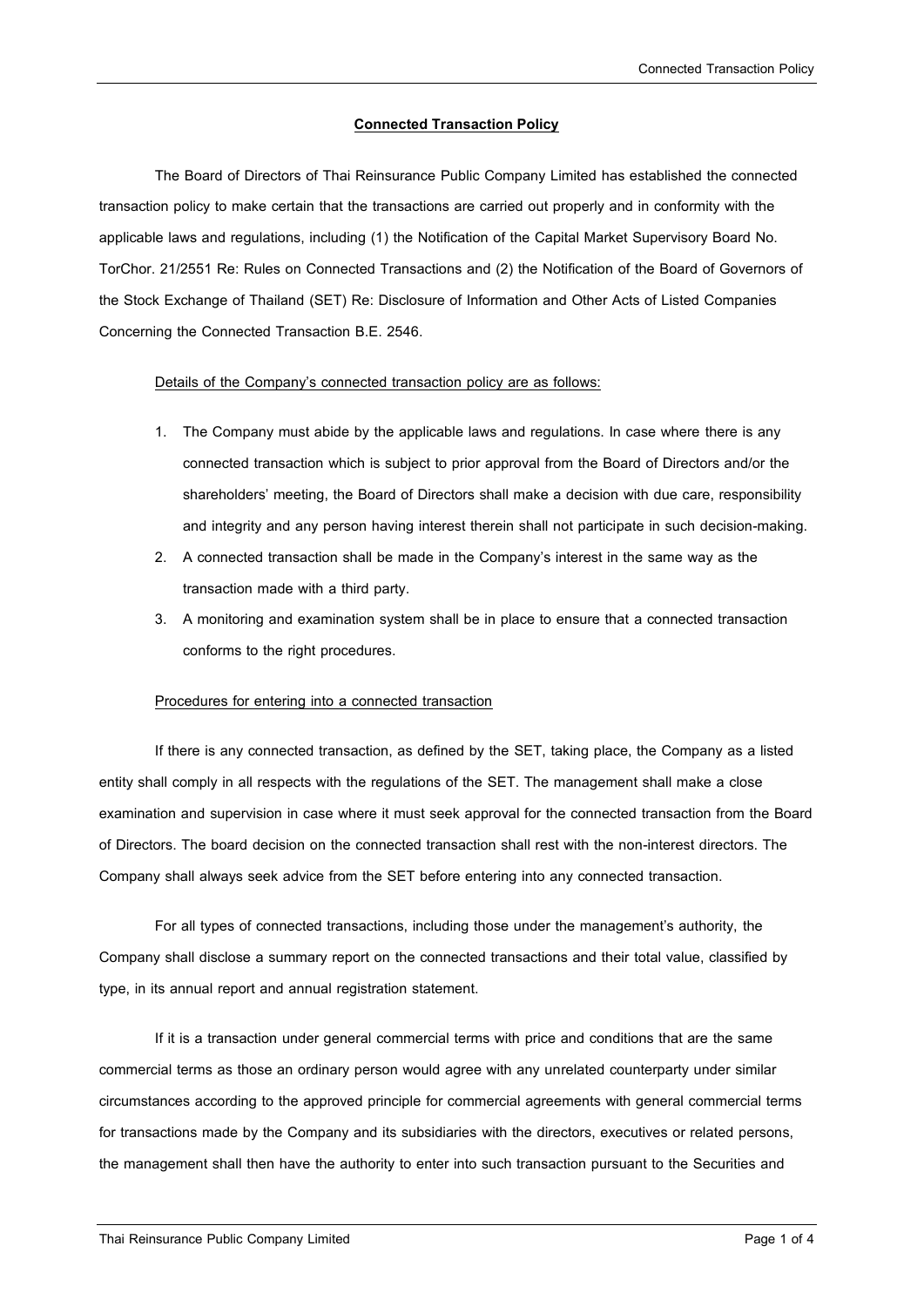Exchange Act, Section 89/12, and must submit a summary report thereon to the Audit Committee on a quarterly basis.

The Company has established the procedures for entering into the connected transactions as follows:

- 1. The management shall consider as to whether the transaction is a connected transaction as defined by the SET by checking with the information on connected persons from the reports on interest of the directors and executives and the information on controlling persons, major shareholders, related persons and close relatives.
- 2. The management shall compare the connected transactions with the transactions executed with third parties under the same or similar conditions as a basis for deciding to enter into the transactions for the utmost benefit of the Company.
- 3. The Company has designated persons with power to approve the transactions based on the criteria for consideration of transaction size and conditions as specified in the Notification of the SET Board of Governors Re: Disclosure of Information and Other Acts of Listed Companies Concerning the Connected Transaction B.E. 2546. If the Company enters into the connected transactions that fall within the purview of the SET's regulations, it shall strictly comply with such regulations as follows:
	- 3.1 Small-sized transaction Approval rests with the Chief Executive Officer having no interest in any such transaction. The transaction in which the Chief Executive Officer has interest shall be subject to the approval of the Board Chairman and shall be reported to the Audit Committee at the next meeting held after the entering into such connected transaction.
	- 3.2 Medium-sized and large-sized transaction The Company shall arrange for the Audit Committee to express opinion regarding the necessity and appropriateness of the transaction. In case where the Audit Committee has no expertise in the consideration of any potential connected transaction, the Company shall arrange for an independent expert or its auditor to provide opinion on such transaction for proposing to the Board of Directors for consideration and approval. Where an approval is required from the shareholders, the Board of Directors shall provide opinion on the transaction and convene a shareholders' meeting for further consideration and approval of the transaction.
- 4. The Company must disclose information on the transactions that may involve a conflict of interest or the connected transactions or the related party transactions according to the regulations set forth by the Office of the Securities and Exchange Commission in its annual registration statement and annual report or any other form of report, as the case may be. The Company must also disclose information on the connected transactions to the SET pursuant to the SET's regulations, as well as the transactions related to the Company in accordance with the accounting standards.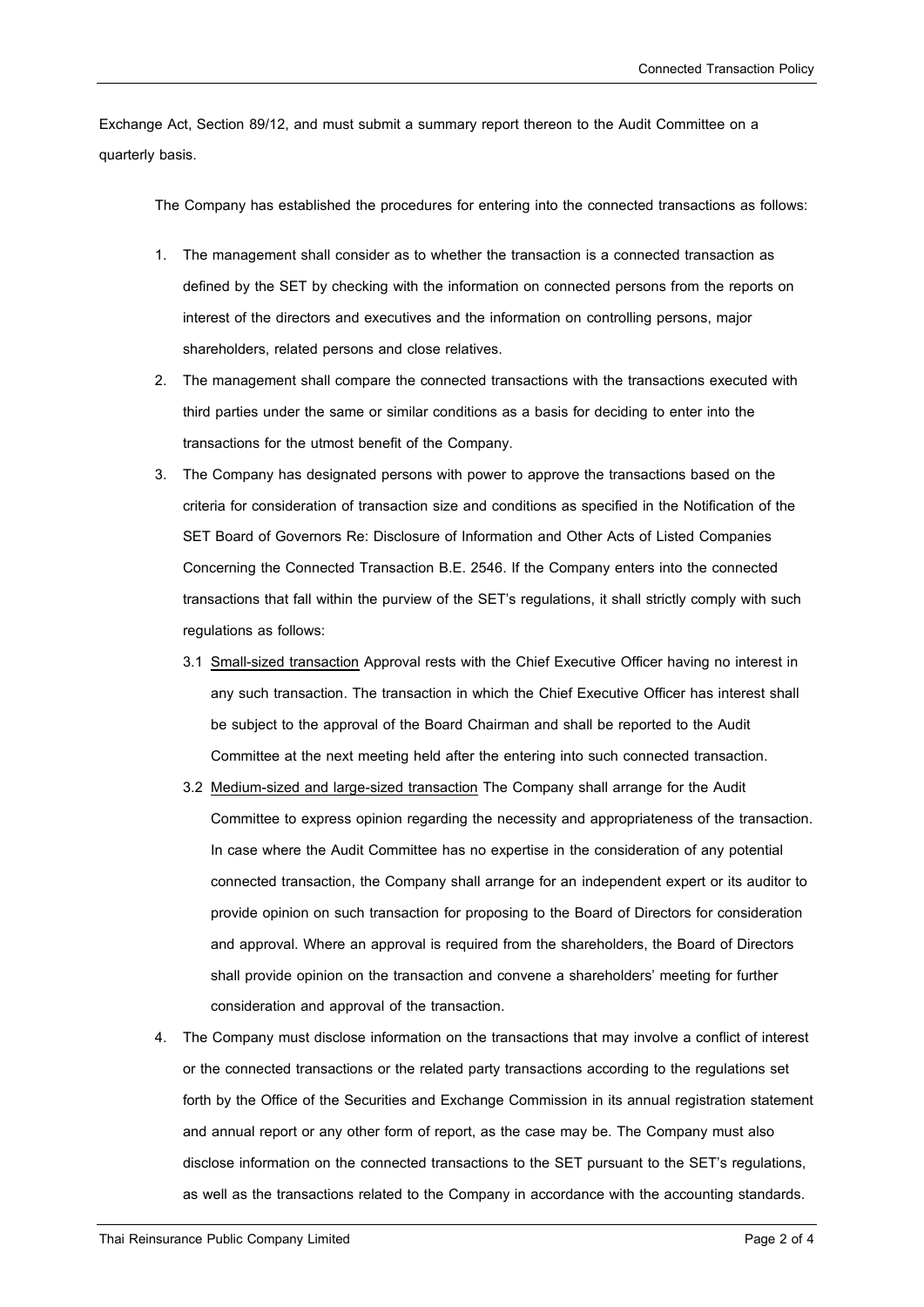The related party transactions shall be disclosed in notes to the financial statements that have been duly audited by the Company's auditor.

5. The internal auditor shall examine the connected transactions and report to the Audit Committee by implementing measures for control, monitoring and random review on the transactions to ensure they have been carried out correctly in accordance with the agreement, policy, price or conditions specified.

## Guideline for proposing the connected transactions to the Audit Committee and the Board of Directors

- 1. Connected transactions that are under approval authority of the Board of Directors In entering into a medium-sized connected transaction which is inconsistent with the general commercial terms and, hence, requires the approval of the Board of Directors, the management must provide details about the necessity and reasonableness of the transaction to seek an approval from the Audit Committee before proposing the matter to the Board of Directors for consideration and final approval according to the following procedures:
	- 1.1 The Company's secretariat and concerned units prepare and submit a summary of the transaction and all other relevant information to the Chief Executive Officer.
	- 1.2 The Chief Executive Officer advises the secretary to the Audit Committee to coordinate with the Audit Committee in preparing a meeting agenda.
	- 1.3 The Internal Audit Department coordinates with the concerned units in preparing supporting papers for the meeting, together with an executive summary, for the Audit Committee's consideration.
	- 1.4 After a resolution has been passed at the Audit Committee's meeting, the Company's secretariat puts forward the matter to the Board of Directors for consideration and approval of the entering into such transaction.
	- 1.5 Details of the transaction are disclosed in the Company's annual registration statement and annual report.
- 2. Connected transactions that are under approval authority of the shareholders

If the connected transaction requires the approval of the shareholders, the management must provide details about the necessity and reasonableness of the transaction to seek an approval from the Audit Committee before proposing the matter to the Board of Directors for approval and then proposing to the shareholders' meeting for consideration and final approval according to the following procedures:

2.1 The Company's secretariat and concerned units prepare and submit a summary of the transaction and all other relevant information to the Chief Executive Officer.